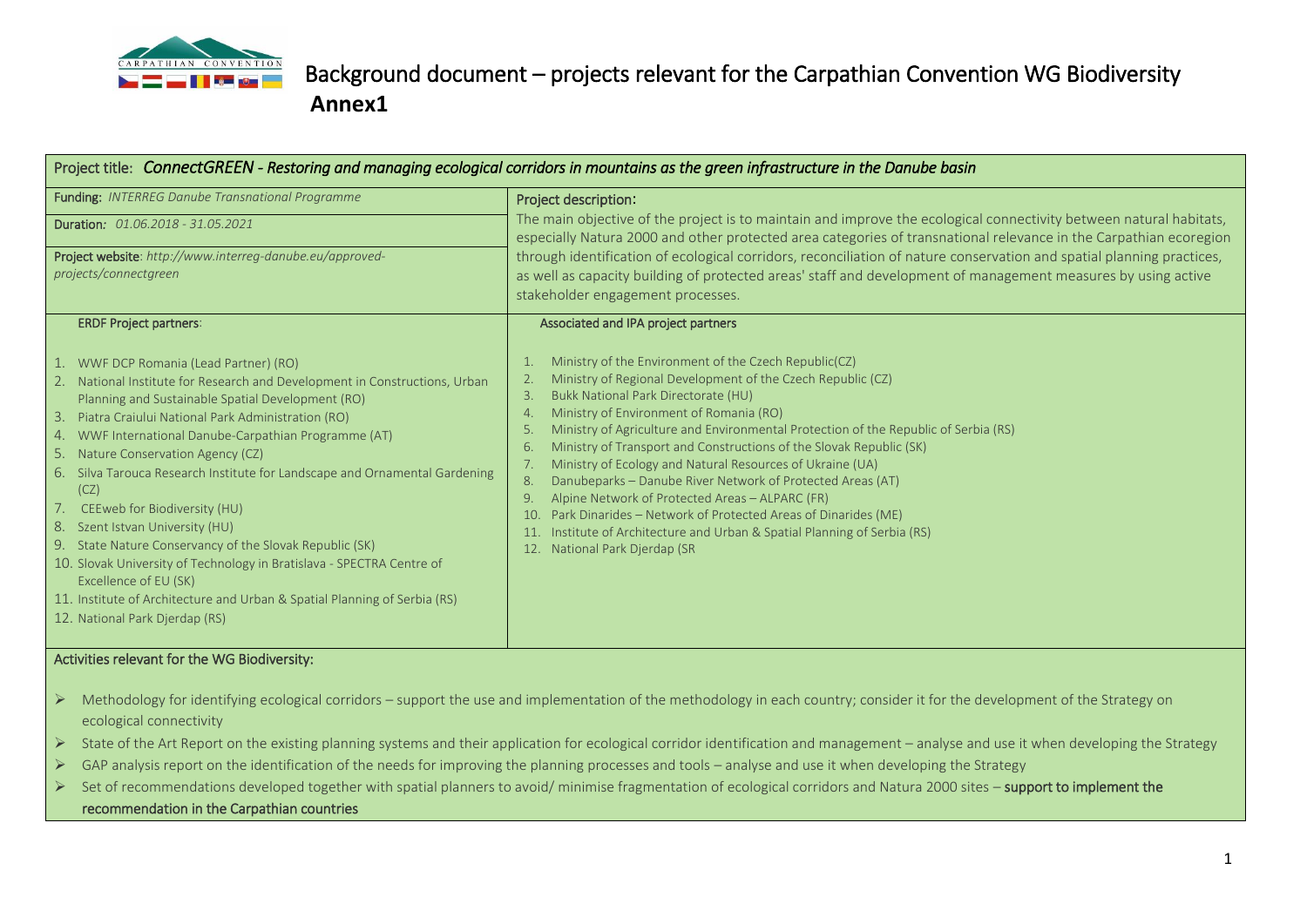- ➢ Ecological connectivity related database under the CCIBIS promote and support the use of the database
- ➢ Database with all relevant spatial information in each pilot site for information
- ➢ Maps with the distribution of target species, core areas, ecological corridors and critical barrier sites in each pilot areas for information
- ➢ Strategy on the identification, preservation and management of eco-corridors active involvement expected for the development of the strategy.

#### Meetings relevant for the WG Biodiversity:

- ➢ Meetings of the Working Group that will be created for the development of the Strategy on ecological connectivity
- ➢ International Workshop to validate the map of core areas and eco-corridors and present the Guidelines on harmonizing the interests between nature conservation and different land uses (period 5)
- ➢ Meetings (2) with other relevant PA professional networks for networking and preparing the final conference (periods 4&5)
- ➢ Final Conference (back to back with the "CNPA" Conference) April or May 2021.

Active participation is expected in the development of the Strategy on ecological connectivity.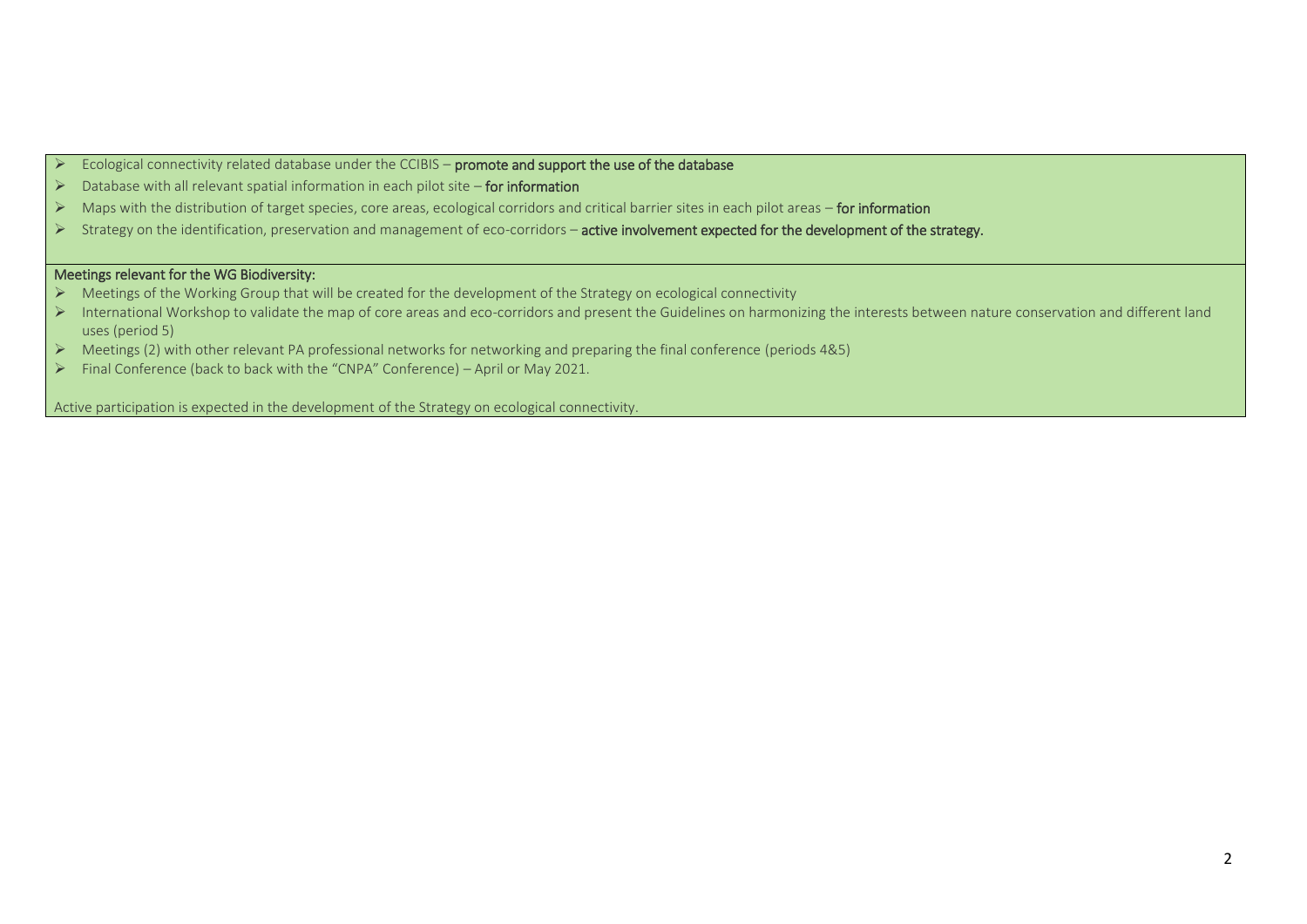## Project title*: TRANSGREEN - Integrated Transport and Green Infrastructure Planning in the Danube-Carpathian Region for the Benefit of People and Nature*

| Funding: INTERREG Danube Transnational Programme                                                                                                                                                                                                                                                                                                                                                                                                                                                                                                                | Project description: TRANSGREEN aims to contribute to safer and environmentally-friendly road and rail networks in<br>mountainous regions of the Danube Basin with a special focus on the Carpathian Mountains. It will do so by improving                                                                                                                                                                                                                                                                                                                                       |  |
|-----------------------------------------------------------------------------------------------------------------------------------------------------------------------------------------------------------------------------------------------------------------------------------------------------------------------------------------------------------------------------------------------------------------------------------------------------------------------------------------------------------------------------------------------------------------|----------------------------------------------------------------------------------------------------------------------------------------------------------------------------------------------------------------------------------------------------------------------------------------------------------------------------------------------------------------------------------------------------------------------------------------------------------------------------------------------------------------------------------------------------------------------------------|--|
| Duration: 01.01.2017-30.06.2019                                                                                                                                                                                                                                                                                                                                                                                                                                                                                                                                 | planning frameworks and developing concrete environmentally-friendly and safe road and rail transport solutions taking<br>into account elements of Green Infrastructure, in particular ecological corridors.                                                                                                                                                                                                                                                                                                                                                                     |  |
| Project website: http://www.interreg-danube.eu/approved-<br>projects/transgreen                                                                                                                                                                                                                                                                                                                                                                                                                                                                                 |                                                                                                                                                                                                                                                                                                                                                                                                                                                                                                                                                                                  |  |
| <b>ERDF Project partners:</b>                                                                                                                                                                                                                                                                                                                                                                                                                                                                                                                                   | Associated and IPA project partners:                                                                                                                                                                                                                                                                                                                                                                                                                                                                                                                                             |  |
| 1. WWF International Danube-Carpathian Programme, Lead partner,<br>AT<br>2. Friends of the Earth Czech Republic, branch Olomouc, CZ<br>3. Nature Conservation Agency of the Czech Republic, CZ<br>Transport Research Centre, CZ<br>4.<br>5. CEEweb for Biodiversity, HU<br>Association "Milvus Group", RO<br>6.<br>7. WWF Danube Carpathian Programme, RO<br>National Motorway Company, SK<br>8.<br>9. The State Nature Conservancy of the Slovak Republic, SK<br>10. SPECTRA Centre of Excellence of EU - Slovak University of<br>Technology in Bratislava, SK | Austrian Ministry for Transport, Innovation and Technology, AT<br>Ministry of the Environment of the Czech Republic, CZ<br>2.<br>National Infrastructure Developing Private Company Limited, HU<br>Polish Ministry of Infrastructure and Construction, PL<br>Romanian Ministry of the Environment<br>RO.<br>5.<br>Republic of Slovenia Ministry of Infrastructure, SI<br>6.<br>Transcarpathian Regional State Administration - Department of Ecology and Natural Resources, UA<br>Ministry of Ecology and Natural Resources of Ukraine, UA<br>Romanian Ministry of Transport, RO |  |
| Activities relevant for the WG Biodiversity:                                                                                                                                                                                                                                                                                                                                                                                                                                                                                                                    |                                                                                                                                                                                                                                                                                                                                                                                                                                                                                                                                                                                  |  |

- ➢ Development of the Sustainable Transport Strategic Action Plan and its adoption at COP6 to be adopted by the Carpathian Convention
- ➢ Guidelines on integrated transport infrastructure development at COP6 to be welcomed by the Carpathian Convention

#### Meetings relevant for the WG Biodiversity:

➢ Possible joint meeting of the Transport, Biodiversity, Spatial Planning WGs in Autumn 2019, to finalize the Sustainable Transport Strategic Action Plan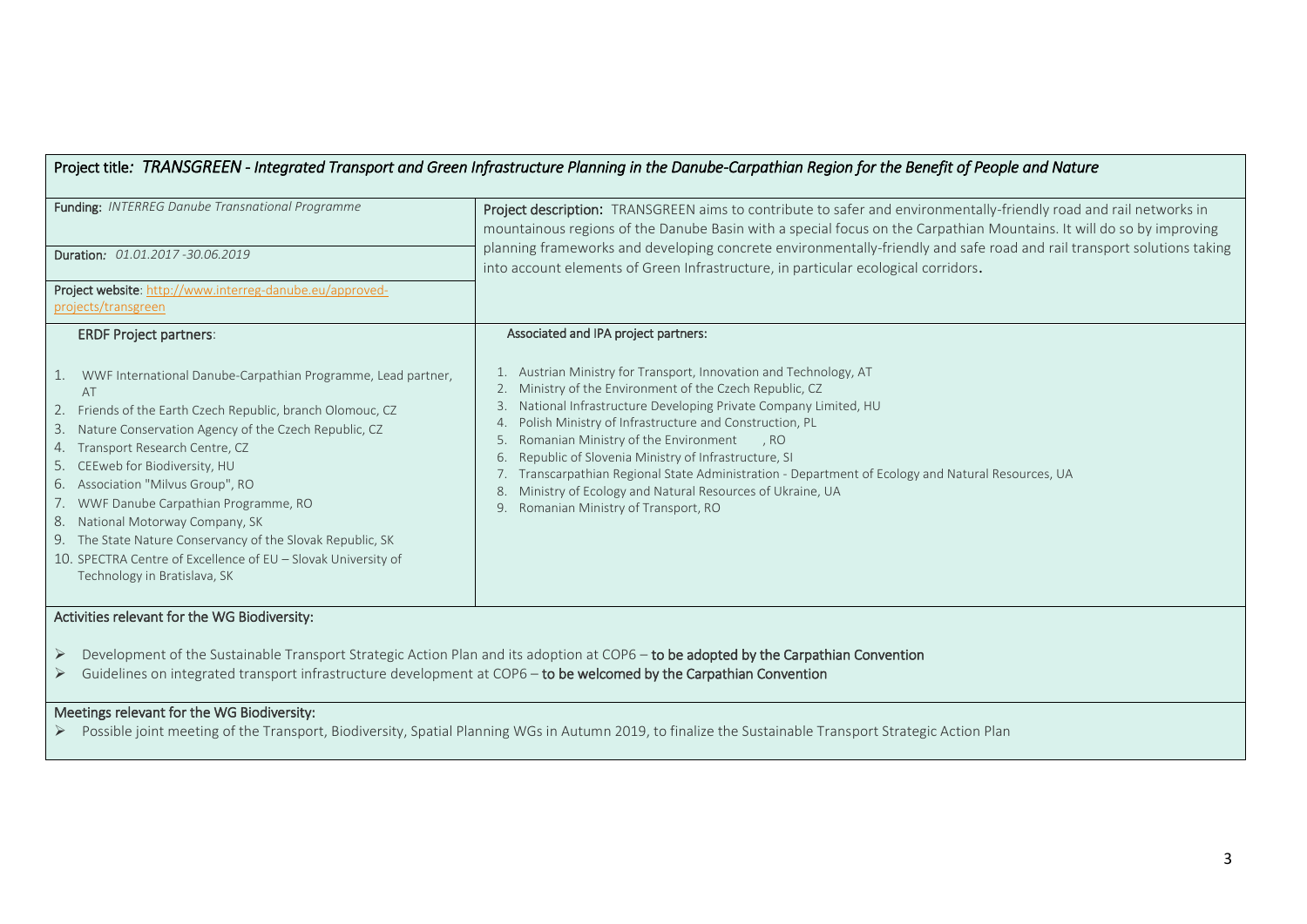| Centralparks - Building management capacities of Carpathian protected areas for the integration and harmonization of biodiversity protection and local socio-<br>Project title:                                                                                                                                                                                                                                                                                                      |                                                                                                                                                                                                                                                                                                                                                                                                                                                                                                                                                                                                                                                                                                                                                                                                                                                                                                                                    |  |  |  |
|--------------------------------------------------------------------------------------------------------------------------------------------------------------------------------------------------------------------------------------------------------------------------------------------------------------------------------------------------------------------------------------------------------------------------------------------------------------------------------------|------------------------------------------------------------------------------------------------------------------------------------------------------------------------------------------------------------------------------------------------------------------------------------------------------------------------------------------------------------------------------------------------------------------------------------------------------------------------------------------------------------------------------------------------------------------------------------------------------------------------------------------------------------------------------------------------------------------------------------------------------------------------------------------------------------------------------------------------------------------------------------------------------------------------------------|--|--|--|
| economic development.                                                                                                                                                                                                                                                                                                                                                                                                                                                                |                                                                                                                                                                                                                                                                                                                                                                                                                                                                                                                                                                                                                                                                                                                                                                                                                                                                                                                                    |  |  |  |
| Funding: INTERREG Danube Transnational Programme                                                                                                                                                                                                                                                                                                                                                                                                                                     | Project description:<br>CENTRALPARKS aims at improving management capacities of protected areas. Project will support nature protection and local                                                                                                                                                                                                                                                                                                                                                                                                                                                                                                                                                                                                                                                                                                                                                                                  |  |  |  |
| Duration: 01.04.2019 - 31.03.2022                                                                                                                                                                                                                                                                                                                                                                                                                                                    | sustainable development, improve integrated environmental management capacities and policies, enhance transnational<br>cooperation, and mitigate current threats and pressures to biodiversity.                                                                                                                                                                                                                                                                                                                                                                                                                                                                                                                                                                                                                                                                                                                                    |  |  |  |
| Project website: https://www.interreg-<br>central.eu/Content.Node/Centralparks.html                                                                                                                                                                                                                                                                                                                                                                                                  | CENTRALPARKS promotes joint actions for integrated management of biodiversity, including joint transnational thematic task<br>forces, involving experts from Carpathian countries. The project will reconcile nature conservation and local socio-economic<br>development, raise support and involvement of local communities. It will develop and test innovative environmental<br>management tools, such as the ESS Toolkit, and laser scan surveying method for habitat evaluation and management planning.<br>CENTRALPARKS encourages transnational networking, aims at harmonizing approaches at the international level, and will<br>facilitate the harmonization of measures undertaken in border areas and transboundary-protected areas. Policy support<br>documents and tools shall be endorsed by the Carpathian Convention, facilitating uptake to the policy level, and<br>implementation in a long-term perspective. |  |  |  |
| <b>ERDF Project partners:</b><br>European Academy of Bolzano/Bozen (Eurac Research), IT (Lead Partner)<br>1.<br>The State Nature Conservancy of the Slovak Republic, SK<br>2.<br>NFA-Romsilva-Piatra Craiului National Park Administration R.A., RO<br>3.<br>Ekopsychology Society, PL<br>4.<br>Danube-Ipoly National Park Directorate HU<br>5.<br>Pronatur NGO, SK<br>6.<br>European Wilderness Society, AT<br>8.<br>Education and Information Centre of Bílé Karpaty Mountains, CZ | Associated and IPA project partners:<br>Ministry for the Environment, Land and Sea - IMELS, IT<br>1.<br>Ministry of Environment of the Slovak Republic, SK<br>2.<br>Ministry of Environment of Poland, PL<br>3.<br>Ministry of Environment of Romania, RO<br>4.<br>Danube Parks, AT<br>5.<br>CEEweb for Biodiversity, HU<br>6.<br>European Beech Forest Network, DE<br>7.<br>8.<br>Ministry of Ecology and Natural and Resources of Ukraine, UA                                                                                                                                                                                                                                                                                                                                                                                                                                                                                    |  |  |  |

#### Activities relevant for the WG Biodiversity:

- ➢ Strategy for enhancing biological and landscape diversity conservation outside and inside protected areas, the integration of Carpathian protected areas into broader landscapes, the maintenance and improvement of ecological connectivity in areas surrounding PAs (e.g. PAs buffer zones) and within PAs. This Strategy, targeted at Carpathian PA administrations, shall aim at the implementation of the CC Protocol on conservation and sustainable use of biological and landscape diversity (Bucharest, 2008), in particular its Articles 9 (on continuity and connectivity), Art. 15 (enhancing conservation and sustainable management outside PAs), and Art. 6 (involvement of local authorities). The draft Strategy shall be tested under pilot actions (in HU and PL, 2020-2021), - to be submitted for endorsement by the Carpathian Convention
- ➢ Strategy for local sustainable tourism development, based on natural and cultural heritage of the Carpathians, perceived as an asset, important location factor, and driver for sustainable local socio-economic development, which shall allow avoiding potential use conflicts (e.g. with tourism development). This Strategy, targeted at Carpathian PA administrations and local communities / municipality authorities, shall aim at the implementation of the CC Protocol on sustainable tourism (Bratislava, 2011), in particular its Articles 11 (enhancing tourism contribution to sustainable development of local economy), Art. 12 (managing tourist traffic for the benefit of the environment and sustainable local economic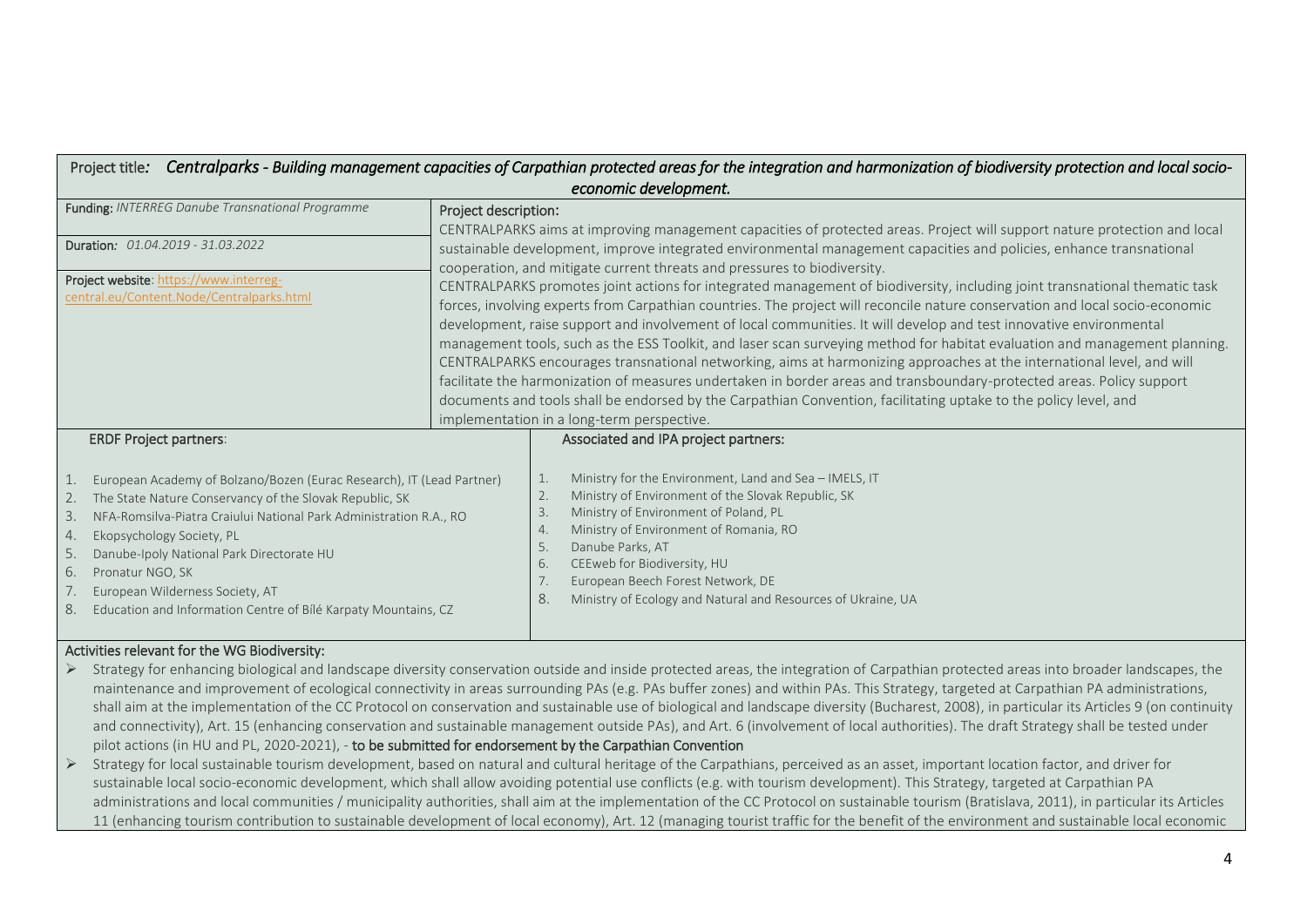development) and Art. 6 (involvement of local authorities). The draft Strategy shall be tested under pilot actions (in PL and SK, 2021) – to be submitted for endorsement by the Carpathian Convention

- ➢ Guidelines on communication between protected areas and local communities in Carpathians innovative management tool, aimed at the more effective communication of biodiversity conservation and sustainable development objectives to the local communities, and at the re-conciliation of nature protection with the local socio-economic development, thus raising the awareness and support of local communities for their protected areas. The Guidelines shall aim at the implementation of the Carpathian Convention Art.2.2 (public participation and stakeholder involvement), Art. 13 (awareness raising, public participation), and CC Biodiversity Protocol Art. 6 (involvement of local authorities). Draft Guidelines shall be tested under pilot training for Polish Carpathian PA managers (PL, 2021) - to be submitted for endorsement by the Carpathian Convention
- $\triangleright$  Cooperation exchange on nature conservation management planning: workshop presenting LiDAR (laser scan technique), evaluation of LiDAR scan results and feasibility study, development of forest state evaluation toolkit, forest state evaluation protocol, grassland habitats state evaluation protocol, Habitats Mapping Guidelines - for information
- $\triangleright$  Integrated nature conservation management planning (pilot action in Duna-Ipoly NP, HU) incl. testing LiDAR laser scan study on 2 habitat types (mountainous and river valley), habitat mapping, forest state evaluation, grassland state evaluation, forest fauna evaluation, and nature conservation management plan for Börzsöny Mountains - - for information
- ➢ Carpathian Ecosystem Services Toolkit (CEST) adapted for the Carpathian/Central European conditions as a supporting tool for completing and using ESS assessment for decision making for PAs managers and public authorities, available in English and 4 Carpathian/Central European languages (CZ, HU, PL, SK). CEST activities include the joint development of the state of the art/gap analysis of policies accounting for selected Ecosystem Services, roadmap for engagement of national and regional expert stakeholder in CE target countries, the Carpathian Ecosystem Service Toolkit, and the step-by-step guide for using the CEST; as well as CEST trainings for participants from SK, CZ and HU – for information

#### Meetings relevant for the WG Biodiversity:

➢ 17-18 June 2019, Banska Bystrica (Slovak Republic) – 1st meeting of the thematic transnational task force (TTTF), to be composed of representatives of all 7 Parties to the Carpathian Convention, facilitating knowledge and experience exchange of Carpathian protected area managers and experts for joint development of the Carpathian strategy for enhancing biodiversity

and landscape conservation outside and inside PAs.

- $\geq$  24-26 June 2019, Czerwienne (Poland) 1st meeting of the thematic transnational task force (TTTF), to be composed of representatives of all 7 Parties to the Carpathian Convention, facilitating knowledge and experience exchange of Carpathian protected area managers and experts for joint development of the strategy for local sustainable tourism development based on natural and cultural heritage of the Carpathians.
- $\geq$  26-28 June 2019, Czerwienne (Poland) 1st meeting of the thematic transnational task force (TTTF), to be composed of representatives of all 7 Parties to the Carpathian Convention, facilitating knowledge and experience exchange of Carpathian protected area managers and experts for joint development of the Guidelines on communication between protected areas and local communities in Carpathians.
- ➢ June/July 2019 (tbd), (Slovak Republic) 1st meeting of the thematic transnational task force (TTTF), to be composed of representatives of all 7 Parties to the Carpathian Convention, facilitating knowledge and experience exchange of Carpathian protected area managers and experts for joint development of the Carpathian Ecosystem Services Toolkit.
- ➢ late October/early November 2019 (tbd), Orelec (tbc) (Poland) 2nd Centralparks Project Partners' meeting.
- End 2020: CNPA national roundtable session will be organized during the 5th PP in CZE to gather relevant stakeholders, re-evaluate results and findings and strengthen cooperation project approach. Facilitating endorsement and support of strategic documents by CC.
- ➢ End 2020: Mid-term Conference in CZ.
- ➢ February 2022: Final Conference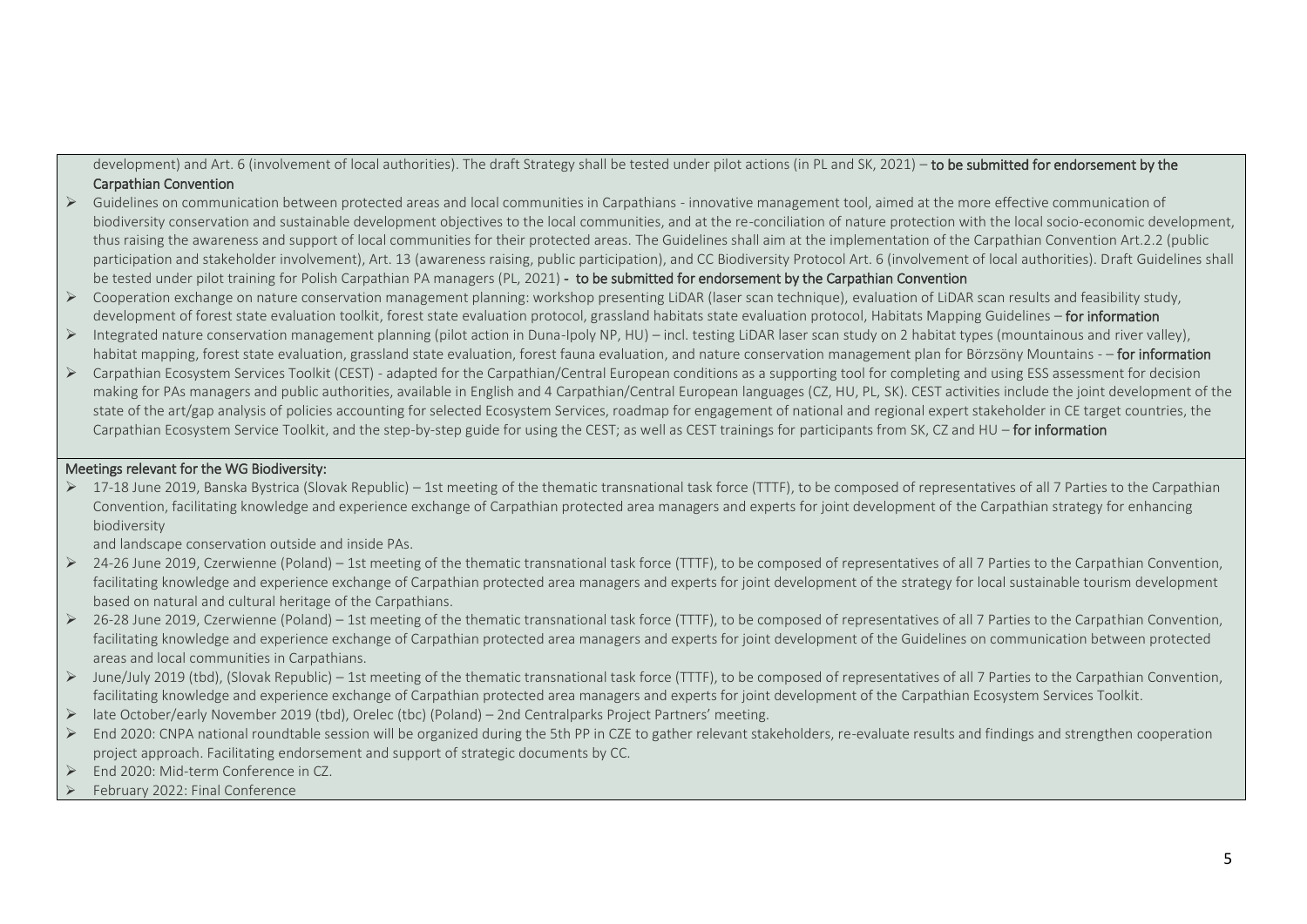## Project title*: EUROLARGECARNIVORES - Improving human coexistence with large carnivores in Europe through communication and transboundary cooperation*

| Funding: LIFE programme                                                                                                                                                                                                                                                                                                                                                                                                                                                                                                                                                                                                                                                                                                                                                                | Project description:                                                                                                                                                                                                                                                                                                                                                                                                                                                                                                                                                                                                                                                                                                                                                                                                                                                               |
|----------------------------------------------------------------------------------------------------------------------------------------------------------------------------------------------------------------------------------------------------------------------------------------------------------------------------------------------------------------------------------------------------------------------------------------------------------------------------------------------------------------------------------------------------------------------------------------------------------------------------------------------------------------------------------------------------------------------------------------------------------------------------------------|------------------------------------------------------------------------------------------------------------------------------------------------------------------------------------------------------------------------------------------------------------------------------------------------------------------------------------------------------------------------------------------------------------------------------------------------------------------------------------------------------------------------------------------------------------------------------------------------------------------------------------------------------------------------------------------------------------------------------------------------------------------------------------------------------------------------------------------------------------------------------------|
| Environmental Governance and Information                                                                                                                                                                                                                                                                                                                                                                                                                                                                                                                                                                                                                                                                                                                                               | The project EUROLARGECARNIVORES proposes a stakeholder oriented information and learning approach to<br>1.<br>ensure effective implementation of population based conservation strategies for the large carnivores (LC)                                                                                                                                                                                                                                                                                                                                                                                                                                                                                                                                                                                                                                                            |
| <b>Duration:</b> 01.09.2017 - 28.02.2022                                                                                                                                                                                                                                                                                                                                                                                                                                                                                                                                                                                                                                                                                                                                               | brown bear (Ursus arctos arctos), wolf (Canis lupus), Eurasian lynx (Lynx lynx) and wolverine (Gulo gulo). The<br>ambitious approach is made possible through the first time comprehensive cooperation of most of the major                                                                                                                                                                                                                                                                                                                                                                                                                                                                                                                                                                                                                                                        |
| Project website:                                                                                                                                                                                                                                                                                                                                                                                                                                                                                                                                                                                                                                                                                                                                                                       | European WWF institutions on this topic. It will cover the entire EU territory.<br>Consequently, EUROLARGECARNIVORES will strive to improve transboundary cooperation and population level                                                                                                                                                                                                                                                                                                                                                                                                                                                                                                                                                                                                                                                                                         |
| https://www.eurolargecarnivores.eu/en/                                                                                                                                                                                                                                                                                                                                                                                                                                                                                                                                                                                                                                                                                                                                                 | management of large carnivores in Europe by achieving the following sets of general objectives:                                                                                                                                                                                                                                                                                                                                                                                                                                                                                                                                                                                                                                                                                                                                                                                    |
| <b>ERDF Project partners:</b>                                                                                                                                                                                                                                                                                                                                                                                                                                                                                                                                                                                                                                                                                                                                                          | - Boost awareness among local and national authorities and introduce communication tools that are<br>3.<br>customized to the geographical and cultural situation.                                                                                                                                                                                                                                                                                                                                                                                                                                                                                                                                                                                                                                                                                                                  |
| World Wide Fund For Nature Germany<br>elmauer institute<br>2.<br>Società Cooperativa Sociale Eliante Onlus<br>3.<br>Forstliche Versuchs- und Forschungsanstalt Baden-Württemberg<br>4.<br>World Wide Fund for Nature Austria<br>5.<br>World Wide Fund for Nature Adria<br>6.<br>World Wide Fund for Nature Switzerland<br>Umweltorganisation WWF International Danube-Carpathian<br>8.<br>Programme<br>World Wide Fund for Nature Spain<br>9.<br>10. World Wide Fund for Nature Finland<br>11. World Wide Fund for Nature France<br>12. WWF Világ Természeti Alap Magyarország Alapítvány<br>13. World Wide Fund for Nature Norway<br>14. World Wide Fund for Nature Poland<br>15. Fundacja WWF Polska<br>16. WWF Mediterranean Foundation<br>17. WWF Programul Dunare Carpati Romania | - Inform and actively engage key-actors in a consensus-driven approach on their needs and responsibilities.<br>4.<br>- Develop cross-border, interdisciplinary pathways to engage formerly passive actors and bring new<br>5.<br>perspectives and knowledge to LC management.<br>- Contribute to an EU-wide common understanding of stakeholder-oriented population based LC conservation<br>6.<br>strategies.<br>- Contribute to the implementation of the DG Environment's policy paper "Key actions for large carnivore"<br>populations in Europe".<br>- Give added value to existing Large Carnivore (LIFE and other programmes) projects by promoting their results<br>and sharing best-practices.<br>- Provide local stakeholders such as farmers with direct engagement opportunities and custom-fit learning<br>9.<br>experiences through a trusted peer to peer approach. |

#### Activities relevant for the WG Biodiversity:

- ➢ Overview on existing projects and successful instruments for information
- ➢ Stakeholder analysis based on the principles of inclusiveness and transparency for information
- ➢ EU wide data collection on social, economic and ecological impacts of LC based on existing information for information and dissemination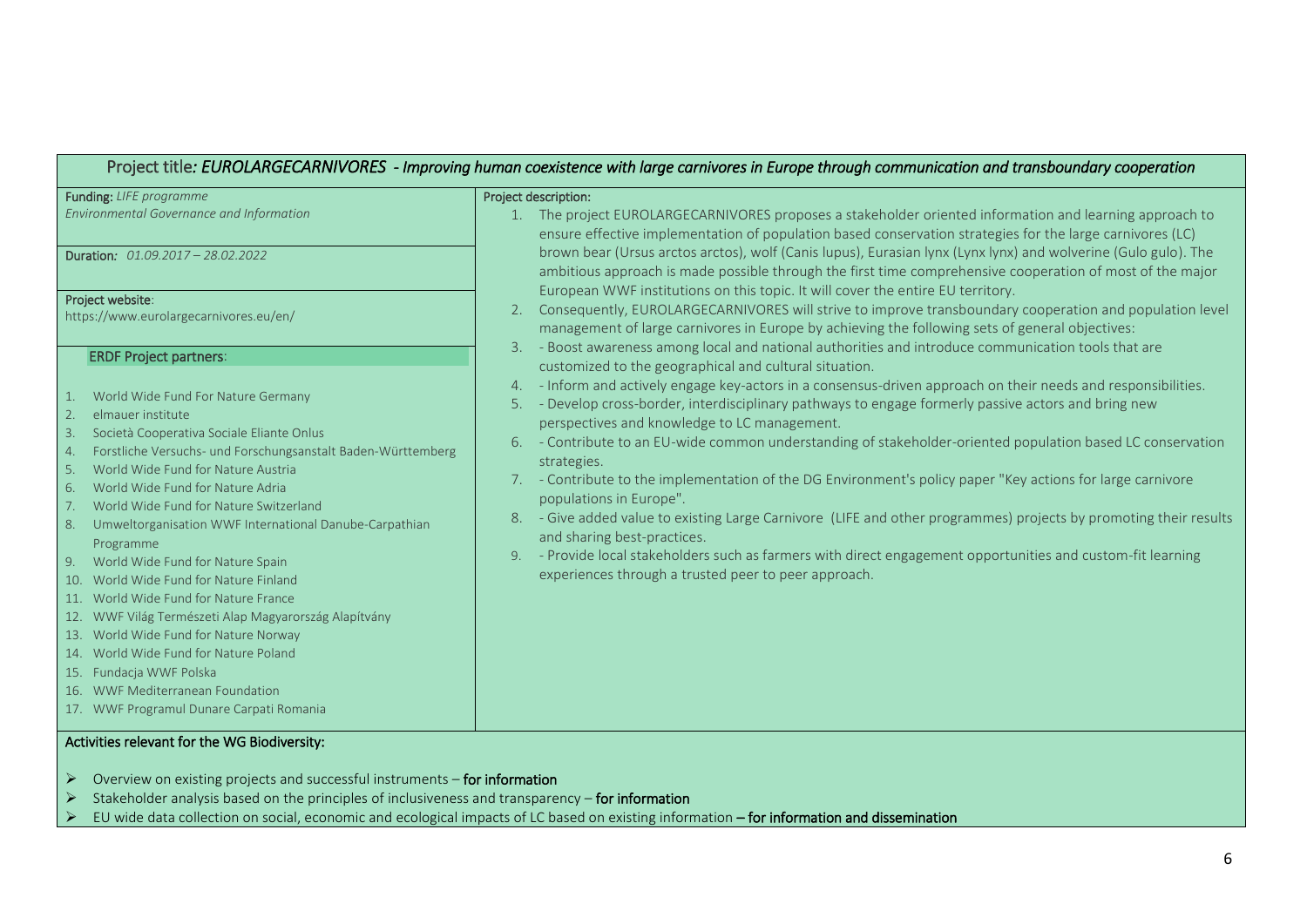- Establishing a long-term, interactive exchange platform on instruments and best practice examples that includes all relevant authorities and stakeholders, maintained by WWF for information and dissemination
- ➢ Promoting case studies/best practices on implementation of trans-boundary monitoring of LC populations within the EU contribute to the discussions on harmonizing the methodologies for monitoring LCs in the Carpathians
- ➢ Fostering national and transnational information exchange and trans-boundary cooperation
- ➢ Motivating and engaging stakeholders in continuous dialogue and collaborative activities
- Initiating and facilitating peer-to-peer exchange of livestock protection measures between farmers for information and dissemination of the Guidelines for effective livestockprotection.

### Meetings relevant for the WG Biodiversity:

- ➢ Transboundary workshop on (1) harmonizing the methodologies for monitoring LCs and (2) on reducing poaching 11-14 November 2019 (the 2 workshops will be organized back to back)
- $\triangleright$  Final project conference beginning of 2022.